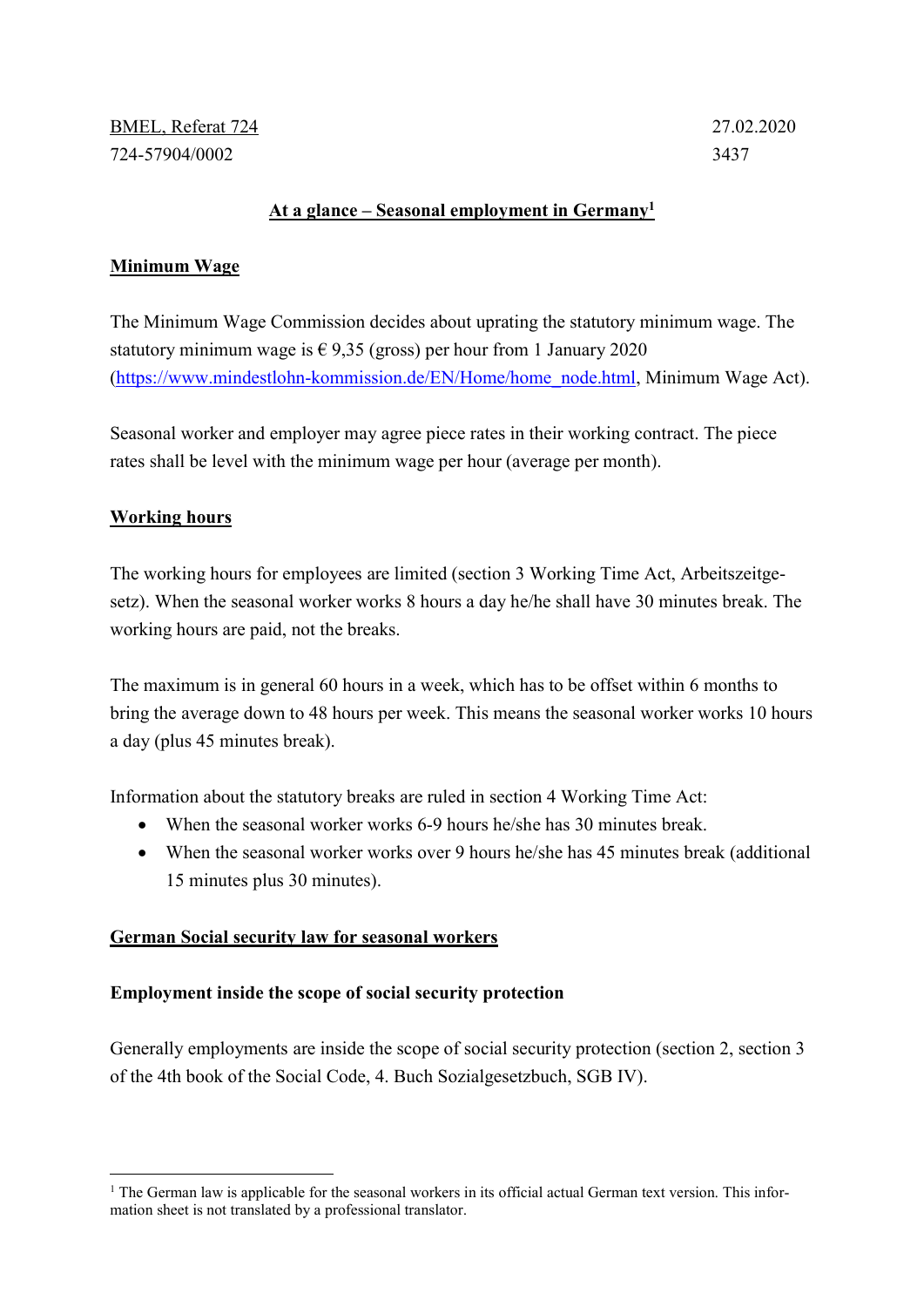An employment (for example seasonal work) is inside the scope of social security protection, if

- $\bullet$  the employment is longer than 3 month *or*
- $\bullet$  the seasonal worker is unemployed or looking for a job *or*
- the seasonal worker takes unpaid holidays, because he/she wants to work in Germany.

There are social security contributions for the employer and for the seasonal worker. The employer cuts off around 20% of the wage (for the contributions of the seasonal worker). The employer pays another 20% contributions, too.

The seasonal worker is inside the scope of the

- public health insurance (section 5 of the 5th book of the Social Code, SGB V)
- public accident insurance (section 2 of the 7th book of the Social Code, SGB VII)
- public unemployment insurance (section 25 of the 3th book of the Social Code, SGB III) and
- public pension insurance (section 1 of the 6th book of the Social Code, SGB VI)

### Marginal employment

-

Marginal employment is codified in section 8 of the 4th book of the Social Code (geringfügige Beschäftigung, § 8 SGB IV) It is an exception for short-time employment.

There is a marginal employment, if

- $\bullet$  the employment is shorter than 3 month or 70 days and
- $\bullet$  the seasonal worker is normally a student, a housewife/househusband<sup>2</sup>, a retired person or a self-employed person who is not a farmer or gardener and
- the seasonal worker does not pay his/her subsistence mainly from the seasonal employment.

There are no cut offs of the wage for the social security contributions. The seasonal worker receives (at least) the full minimum wage (Minimum Wage Act, http://www.gesetze-iminternet.de/englisch\_milog/englisch\_milog.html#p0015, Mindestlohngesetz).

Never the less, the seasonal worker is inside the scope of the public accident insurance (section 2 of the 7th book of the Social Code, SGB VII). The employer pays for the public accident insurance on his/her own (section 150 of the 7th book of the Social Code, SGB VII).

 $2$  A housewife/househusband keeps the house for herself/himself and for at least another person (normally her husband / his wife). He/she is cooking, washing and cleaning the house. The other person is financing the housewife/househusband.